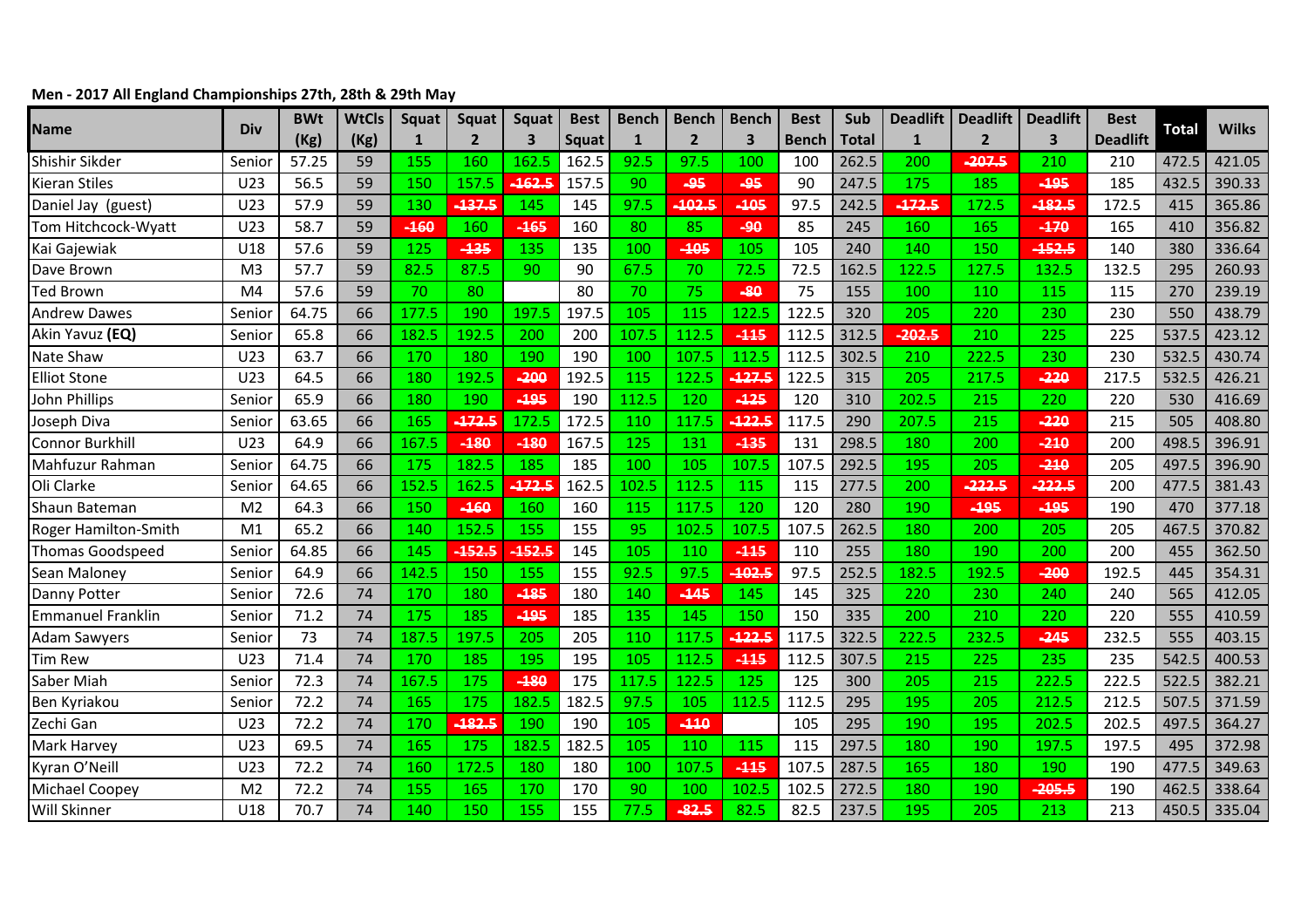| Anthony Ramsbottom       | U18            | 69.6  | 74 | 140    | -155     | -155     | 140   | 85       | 92.5     | -95      | 92.5  | 232.5 | 185   | 197.5    | -207.5   | 197.5 | 430   | 323.66 |
|--------------------------|----------------|-------|----|--------|----------|----------|-------|----------|----------|----------|-------|-------|-------|----------|----------|-------|-------|--------|
| Sean Marlow              | M <sub>2</sub> | 70    | 74 | 135    | 145      | $-150$   | 145   | 80       | 87.5     | -90      | 87.5  | 232.5 | 160   | $-165$   | $-165$   | 160   | 392.5 | 294.14 |
| Joe Gould                | U16            | 70.2  | 74 | 117.5  | 127.5    | 135      | 135   | 67.5     | 72.5     | 75       | 75    | 210   | 130   | 140      | 150      | 150   | 360   | 269.21 |
| <b>Henry Clark</b>       | M <sub>4</sub> | 72.25 | 74 | 110    | $-120$   |          | 110   | 55       | $-57.5$  | $-57.5$  | 55    | 165   | 130   | 140      | $-145$   | 140   | 305   | 223.20 |
| Jurins Kengamu           | Senior         | 79.4  | 83 | 230    | 237.5    | 242.5    | 242.5 | 145      | 150      | 152.5    | 152.5 | 395   | 265   | 272.5    | $-277.5$ | 272.5 | 667.5 | 457.90 |
| Mark Hodgett             | Senior         | 82.65 | 83 | 200    | 215      | $-220$   | 215   | 135      | 145      | 150      | 150   | 365   | 265   | $-280$   | 282.5    | 282.5 | 647.5 | 433.31 |
| Owen Lockwood            | Senior         | 82.2  | 83 | $-225$ | 225      | 237.5    | 237.5 | 135      | 142.5    | $-145$   | 142.5 | 380   | 255   | $-272.5$ | $-272.5$ | 255   | 635   | 426.34 |
| Kristopher Franklin      | U23            | 80.9  | 83 | 210    | 215      | $-220$   | 215   | 130      | 140      | 150      | 150   | 365   | 245   | $-255$   | 260      | 260   | 625   | 423.69 |
| Jack Suljevic GST        | Senior         | 76.4  | 83 | 212.5  | 225      | 235      | 235   | 112.5    | 122.5    | 127.5    | 127.5 | 362.5 | 245   | 260      | $-275$   | 260   | 622.5 | 437.99 |
| <b>Samuel Brooks</b>     | Senior         | 81.2  | 83 | 195    | 207.5    | 215      | 215   | 125      | 132.5    | -137.5   | 132.5 | 347.5 | 245   | 260      | 272.5    | 272.5 | 620   | 419.37 |
| Luke Rogers              | Senior         | 81.85 | 83 | $-225$ | 230      | $-242.5$ | 230   | 127.5    | 135      | -137.5   | 135   | 365   | 252.5 | $-265$   | $-270$   | 252.5 | 617.5 | 415.64 |
| Tom Rowell               | Senior         | 81.8  | 83 | 205    | $-220$   | 220      | 220   | 120      | 127.5    | 132.5    | 132.5 | 352.5 | 247.5 | 260      | 265      | 265   | 617.5 | 415.82 |
| Daniel Gibson            | Senior         | 81.05 | 83 | 195    | 210      | 217.5    | 217.5 | 137.5    | 142.5    | $-147.5$ | 142.5 | 360   | 225   | 240      | 250      | 250   | 610   | 413.09 |
| Paul Marsh               | Senior         | 80.5  | 83 | 170    | 180      | -190     | 180   | 140      | 150      | $-155$   | 150   | 330   | 270   | -295.5   | $-295.5$ | 270   | 600   | 408.00 |
| Daniel Smith             | Senior         | 82.6  | 83 | 210    | $-220$   | 227.5    | 227.5 | 150      | 157.5    | 157.5    | 150   | 377.5 | 215   | 217.5    | 222.5    | 222.5 | 600   | 401.64 |
| Joshua Bosman            | Senior         | 81.4  | 83 | 182.5  | 192.5    | 192.5    | 192.5 | $-127.5$ | 127.5    | 132.5    | 132.5 | 325   | 245   | 260      | 272.5    | 260   | 597.5 | 403.55 |
| Jason Tsang              | Senior         | 80.7  | 83 | 207.5  | 220      | $-230$   | 220   | 117.5    | 125      | 127.5    | 127.5 | 347.5 | 207.5 | 220      | $-227.5$ | 220   | 567.5 | 385.33 |
| Darren Smith             | Senior         | 82    | 83 | 192.5  | 202.5    | -205     | 202.5 | 102.5    | 105      | 107.5    | 107.5 | 310   | 215   | 230      | $-240$   | 230   | 540   | 363.10 |
| Kevin Yeung              | Senior         | 81.4  | 83 | 185    | 197.5    | $-205$   | 197.5 | 110      | 117.5    | $-125$   | 117.5 | 315   | 205   | 215      | 222.5    | 222.5 | 537.5 | 363.03 |
| James Coleman            | U18            | 75.55 | 83 | 170    | 180      | 190      | 190   | 105      | 115      | $-122.5$ | 115   | 305   | 170   | 185      | 195      | 195   | 500   | 348.30 |
| Neil Butler              | M <sub>2</sub> | 80.4  | 83 | 145    | 150      | $-157.5$ | 150   | 95       | -100     |          | 95    | 245   | 180   | 190      | $-200$   | 190   | 435   | 296.06 |
| <b>Ernie Parks</b>       | M <sub>4</sub> | 81.15 | 83 | 135    |          |          | 135   | 80       |          |          | 80    | 215   | 190   |          |          | 190   | 405   | 274.06 |
| James Blundell           | Senior         | 90.8  | 93 | 230    | 245      | $-250$   | 245   | 160      | 170      | $-172.5$ | 170   | 415   | 250   | 270      | 280      | 280   | 695   | 441.74 |
| Danny Willgoss (EQ)      | Senior         | 91    | 93 | 245    | 255      | $-262.5$ | 255   | $-180$   | 180      |          | 180   | 435   | 240   | 250      | 260      | 260   | 695   | 441.26 |
| Ramone Burton            | Senior         | 87.3  | 93 | 212.5  | 222.5    | 232.5    | 232.5 | 135      | 142.5    | 150      | 150   | 382.5 | 300   | $-317.5$ | $-317.5$ | 300   | 682.5 | 442.74 |
| Craig Wolsey             | Senior         | 91.55 | 93 | 225    | 237.5    | 250      | 250   | 160      | 167.5    | 172.5    | 172.5 | 422.5 | 240   | 250      | $-260$   | 250   | 672.5 | 425.69 |
| Jonathan Watson          | Senior         | 91    | 93 | 215    | 230      | 235      | 235   | 140      | 145      | $-147.5$ | 145   | 380   | 270   | 290      | -305     | 290   | 670   | 425.38 |
| Lewis Ball               | U23            | 91.65 | 93 | 220    | 230      | 240      | 240   | 150      | 158      | 160      | 160   | 400   | 240   | 255      | 265      | 265   | 665   | 420.68 |
| Andy Champ               | Senior         | 89.05 | 93 | 210    | 220      | 230      | 230   | 160      | $-167.5$ | $-167.5$ | 160   | 390   | 255   | 260      | 270      | 270   | 660   | 423.65 |
| <b>Wesley McGuinness</b> | Senior         | 90.3  | 93 | 225    | 235      | 245      | 245   | 160      | $-165$   | $-165$   | 160   | 405   | 245   | 255      | $-265$   | 255   | 660   | 420.62 |
| <b>Robert Rogers</b>     | Senior         | 88.9  | 93 | 225    | 235      | 237.5    | 235   | 152.5    | 160      | 167.5    | 167.5 | 402.5 | 225   | 235      | 250      | 250   | 652.5 | 419.17 |
| <b>Ben Wharton</b>       | U23            | 91.35 | 93 | 240    | $-247.5$ | 247.5    | 247.5 | 132.5    | 137.5    | $-142.5$ | 137.5 | 385   | 250   | 262.5    | $-280$   | 262.5 | 647.5 | 410.32 |
| Kevin Jane (EQ)          | M <sub>3</sub> | 92.4  | 93 | $-240$ | 240      | $-270$   | 240   | 150      | 157.5    | 160      | 160   | 400   | 240   | $-255$   | $-255$   | 240   | 640   | 403.26 |
| <b>Ed Karim</b>          | Senior         | 86.7  | 93 | 180    | 200      | 215      | 215   | 185      | 195.5    | $-200$   | 195.5 | 410.5 | 160   | 190      | 210      | 210   | 620.5 | 404.01 |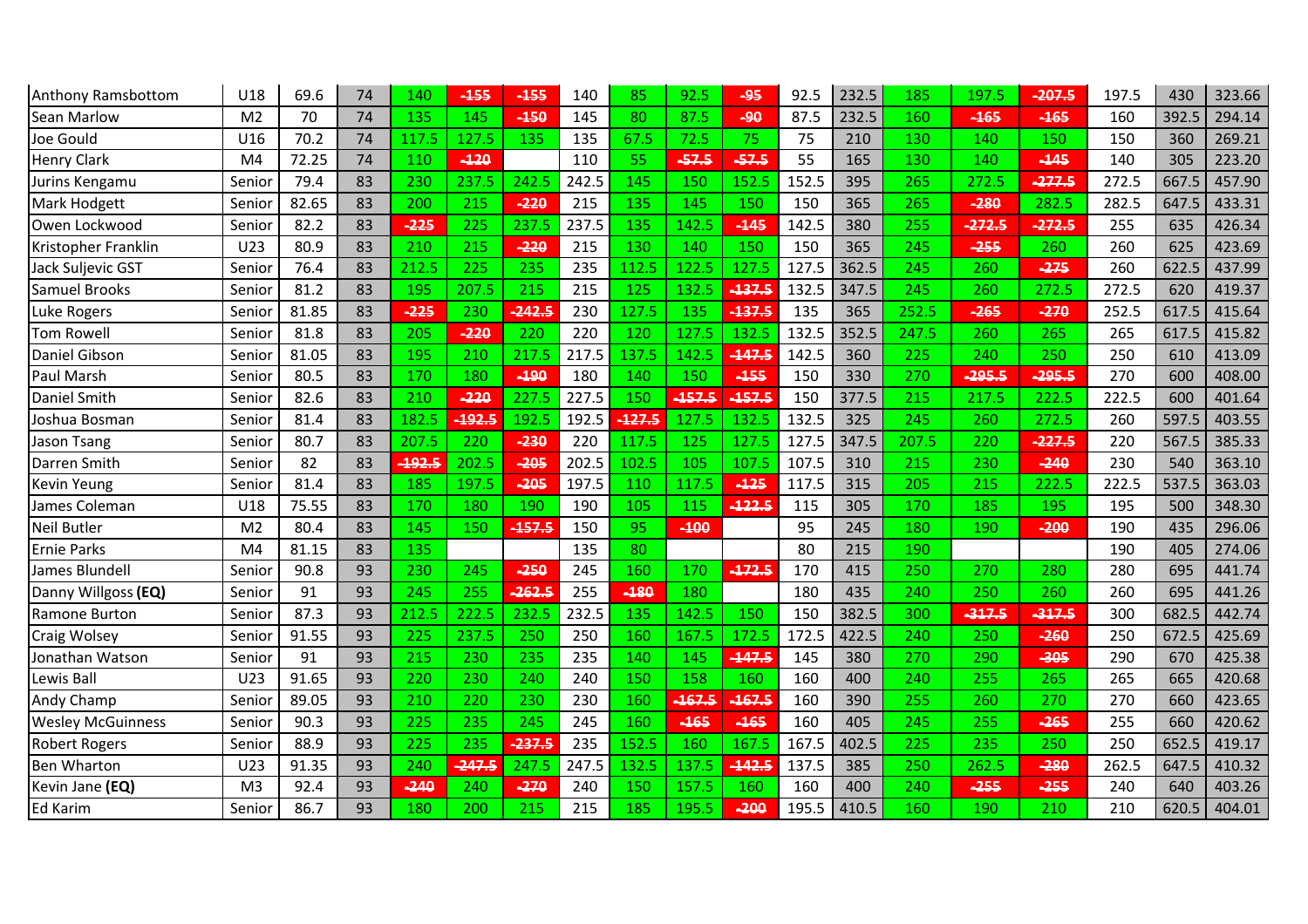| <b>Eoghan Moriarty</b>   | U23            | 89.8   | 93  | 197.5  | 205    | 212.5    | 212.5 | 120      | -130     | 132.5    | 132.5 | 345            | 240    | 250    | -255     | 250   | 595      | 380.26 |
|--------------------------|----------------|--------|-----|--------|--------|----------|-------|----------|----------|----------|-------|----------------|--------|--------|----------|-------|----------|--------|
| <b>Stuart Alexander</b>  | M <sub>1</sub> | 91.6   | 93  | -190   | 200    | 215      | 215   | 120      | 125      | 130      | 130   | 345            | 215    | 225    | 235      | 235   | 580      | 367.02 |
| <b>Mike Pierides</b>     | U18            | 87.9   | 93  | -185   | 190    | 200      | 200   | 107.5    | 115      | 120      | 120   | 320            | 195    | 210    | 220      | 220   | 540      | 349.00 |
| John O'riordan           | M <sub>2</sub> | 89.75  | 93  | 150    | 160    | 170      | 170   | 135      | 145      | 150.5    | 150.5 | 320.5          | 180    | 200    | $-220$   | 200   | 520.5    | 332.76 |
| Phil Burman              | M <sub>1</sub> | 88.3   | 93  | 170    | 185    | $-190$   | 185   | 100      | 115      | $-117.5$ | 115   | 300            | 190    | 205    | $-212.5$ | 205   | 505      | 325.57 |
| Peter Onyemenam          | U23            | 91.5   | 93  | 145    | 175    | 177.5    | 177.5 | 90       | 100      | 117.5    | 117.5 | 295            | 170    | 200    | $-272.5$ | 200   | 495      | 313.38 |
| <b>Edward Harber</b>     | U18            | 90.55  | 93  | 170    | 177.5  | 182.5    | 177.5 | 120      | 127.5    | 132.5    | 127.5 | 305            | 160    | 175    | 180      | 180   | 485      | 308.65 |
| Alex Petrenco            | Senior         | 91.9   | 93  | 260    | 270.5  | 273      | 273   | $-127.5$ | $-127.5$ | 127.5    | 0     | $\overline{0}$ | 245    | $-260$ | $-260$   | 245   | $\Omega$ | 0.00   |
| Russell Kirby (EQ)       | M <sub>1</sub> | 101.1  | 105 | 295    | 310    | $-3.15$  | 310   | 220      | 227.5    | 230      | 230   | 540            | 265    | 280    | -290     | 280   | 820      | 496.92 |
| <b>Thomas Brannick</b>   | Senior         | 103.65 | 105 | 240    | 255    | 267.5    | 267.5 | 177.5    | 187.5    | 195      | 195   | 462.5          | 272.5  | 287.5  | $-300$   | 287.5 | 750      | 450.23 |
| <b>Marvin Turner</b>     | Senior         | 102.75 | 105 | 220    | 230    | 240      | 240   | -170     | 170      | 180      | 180   | 420            | 270    | 300    | 310      | 310   | 730      | 439.68 |
| Simon Robb               | Senior         | 95     | 105 | 230    | 250    | 255      | 255   | 160      | 165      | $-167.5$ | 165   | 420            | 260    | 280    | 295      | 295   | 715      | 444.73 |
| Alex Pierides (EQ)       | U23            | 103.2  | 105 | 235    | 250    | $-260$   | 250   | 165      | 175      | 182.5    | 182.5 | 432.5          | 260    | 272.5  | 277.5    | 277.5 | 710      | 426.92 |
| Alec Hewstone            | U23            | 103.9  | 105 | 245    | 257.5  | 265      | 265   | 162.5    | 172.5    | -180     | 172.5 | 437.5          | 252.5  | 267.5  | 272.5    | 272.5 | 710      | 425.86 |
| <b>Michael Patterson</b> | Senior         | 100.6  | 105 | 230    | 245    | 255      | 255   | $-150$   | 150      | $-155$   | 150   | 405            | 250    | 270    | 285      | 285   | 690      | 418.90 |
| Steve Martin (EQ)        | Senior         | 102.5  | 105 | 255    | $-270$ | 270      | 270   | 150      | 157.5    | $-165$   | 157.5 | 427.5          | 230    | 242.5  | 262.5    | 262.5 | 690      | 415.93 |
| Steven Barber (EQ)       | Senior         | 100.5  | 105 | $-255$ | 255    | 270      | 270   | 162.5    | $-167.5$ | $-167.5$ | 162.5 | 432.5          | $-245$ | 245    | 255      | 255   | 687.5    | 417.59 |
| Thomas Celestin          | M <sub>1</sub> | 101.25 | 105 | 237.5  | 247.5  | $-255$   | 247.5 | 112.5    | 115      | 117.5    | 117.5 | 365            | 280    | 300    |          | 300   | 665      | 402.72 |
| <b>Robert Haddock</b>    | Senior         | 105    | 105 | 230    | 235    | $-242.5$ | 235   | 122.5    | 127.5    | $-132.5$ | 127.5 | 362.5          | 240    | 245    | $-252.5$ | 245   | 607.5    | 363.04 |
| Sam Watkins              | Senior         | 96.65  | 105 | 205    | 220    | 227.5    | 227.5 | 140      | -150     | -150     | 140   | 367.5          | 210    | 225    | $-235$   | 225   | 592.5    | 365.75 |
| Joe McCarthy             | U23            | 100.35 | 105 | 197.5  | 207.5  | 217.5    | 217.5 | 112.5    | 120      | $-125$   | 120   | 337.5          | 230    | 242.5  | $-252.5$ | 242.5 | 580      | 352.47 |
| Jack Pryse-Davies        | Senior         | 102.5  | 105 | 170    | 180    | 190      | 190   | 145      | $-150$   | 152.5    | 152.5 | 342.5          | 200    | 215    | 225      | 225   | 567.5    | 342.09 |
| Darren Lloyd             | M <sub>2</sub> | 102.95 | 105 | $-170$ | 175    | 485      | 175   | 145      | 150      | 455      | 150   | 325            | 190    | 205    | 220      | 205   | 545      | 327.98 |
| <b>Baruch Sekenofsky</b> | Senior         | 118.8  | 120 | 300    | 315    | -320     | 315   | 190      | 200      | 205      | 205   | 520            | 300    | 320    | 335      | 335   | 855      | 492.74 |
| Daniel Lindsell          | Senior         | 117.2  | 120 | 250    | 260    | $-267.5$ | 260   | 190      | 200      | $-202.5$ | 200   | 460            | 277.5  | $-300$ | 300      | 300   | 760      | 439.43 |
| Frankie Parke            | U23            | 116.5  | 120 | 265    | 280    | 290      | 290   | 160      | 167.5    | 170      | 170   | 460            | 250    | 262.5  | -270     | 262.5 | 722.5    | 418.40 |
| <b>Adam Berry</b>        | Senior         | 116.9  | 120 | 270    | -280   | -285     | 270   | 155      | 160      | 162.5    | 162.5 | 432.5          | 270    | 275    | -280     | 275   | 707.5    | 409.36 |
| Joe Leadbetter           | U23            | 118    | 120 | 255    | 265    | 270      | 270   | 155      | $-165$   | $-165$   | 155   | 425            | 260    | 270    | $-275$   | 270   | 695      | 401.15 |
| <b>Mike Roberts</b>      | Senior         | 106.3  | 120 | -230   | 230    | 245      | 245   | 150      | 160      | -165     | 160   | 405            | 260    | 285    | $-290$   | 285   | 690      | 410.55 |
| <b>Bradley May</b>       | U18            | 119.1  | 120 | 250    | $-270$ | 270      | 270   | 145      | 150      | $-152.5$ | 150   | 420            | 245    | 265    | $-283$   | 265   | 685      | 394.49 |
| Connor Westby            | U23            | 108.65 | 120 | 220    | $-230$ | 230      | 230   | 152.5    | 455      | $-155$   | 152.5 | 382.5          | 270    | $-285$ | $-285$   | 270   | 652.5    | 385.50 |
| <b>Mark Davies</b>       | Senior         | 116.1  | 120 | 225    | 245    | $-250$   | 245   | 120      | 135      | 140      | 140   | 385            | 240    | 260    | $-265$   | 260   | 645      | 373.84 |
| Phil Frost (EQ)          | M <sub>2</sub> | 116.45 | 120 | 205    | 220    |          | 220   | 175      | 190      | $-208$   | 190   | 410            | 205    | $-220$ |          | 205   | 615      | 356.21 |
| David Charnock           | M <sub>2</sub> | 115.3  | 120 | 195    | -212.5 | 227.5    | 227.5 | 120      | 130      | 140      | 140   | 367.5          | 220    | 245    | $-260$   | 245   | 612.5    | 355.62 |